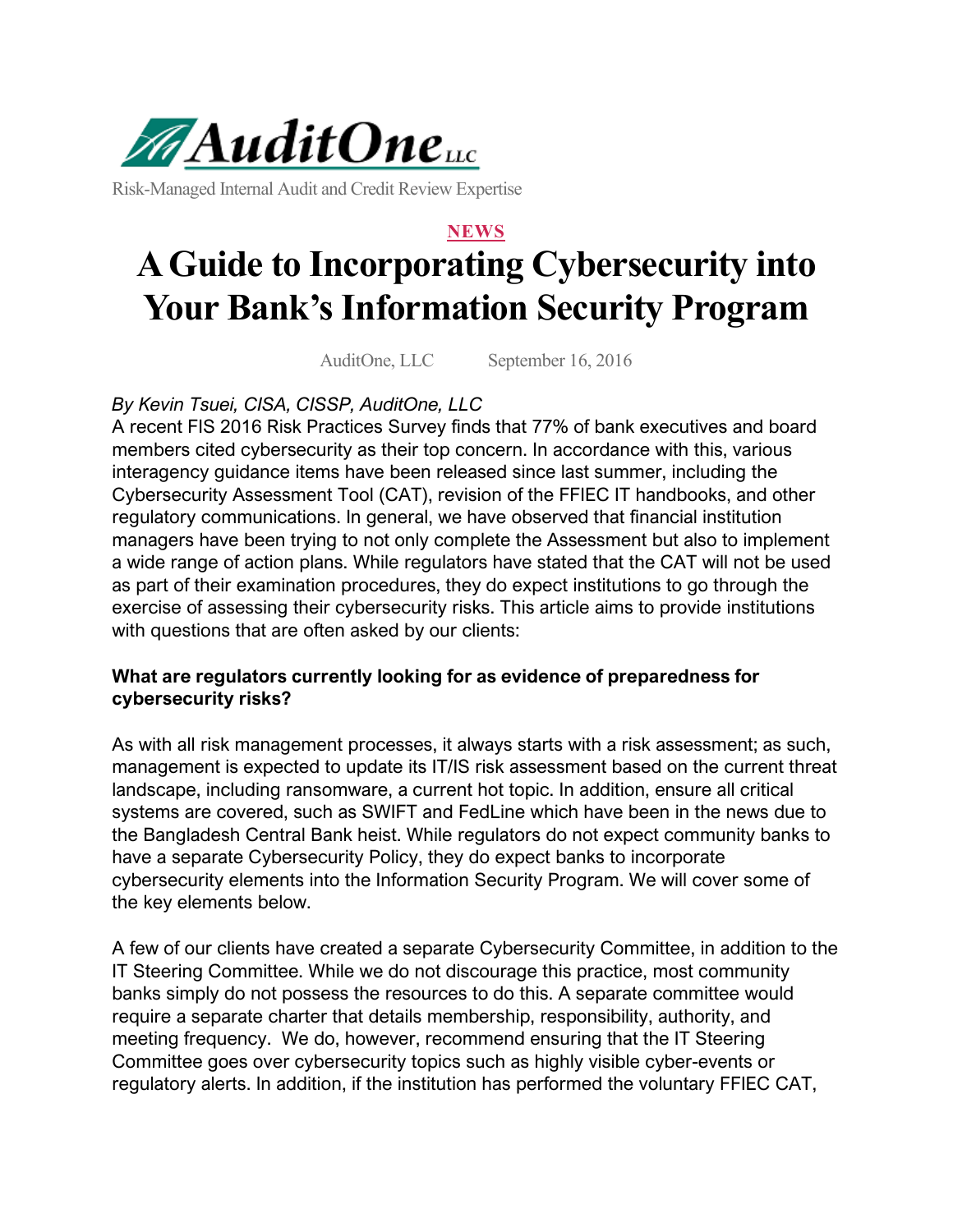the results should be provided and discussed (e.g., any control weaknesses, plans to mitigate those weaknesses).

We also suggest that IT/IS training should incorporate cybersecurity topics. Many resources are available, including FFIEC's own cybersecurity webpage: [https://www.ffiec.gov/cybersecurity.htm.](https://www.ffiec.gov/cybersecurity.htm) Having staff attuned to these risks can be a valuable first line of defense. One of our clients recently told us that they had found that one of the keys in getting the message across is to demonstrate how cybersecurity events can affect employees' personal lives.

Another recommendation is to review the bank's insurance for clauses covering employee fidelity, IT equipment and facilities, media reconstruction, extra expenses (including backup site expenses), E-banking activities, business interruption, valuable papers and records, errors and omissions, items in transit, and other possible risks.

If the bank relies heavily on its IT service provider, ensure the Information Security Officer (ISO) understands the pertinent cybersecurity risks (e.g., not being able to perform the CAT). In addition, ensure that the ISO has the appropriate authority to carry out responsibilities and that there are no conflicts of interest in his or her ability to make decisions in line with the bank's risk appetite. Further, management should review the composition of the Incident Response team. Generally, it should include representation from senior executives, legal, public relations, information technology, and individuals responsible for liquidity and reputation risk, vendor management, fraud detection, and customer inquiries or complaints.

### **How do I manage my vendor and technology service provider risk as it relates to cybersecurity?**

We recommend ensuring that the incident response plan testing using simulated security incidents/scenarios (such as ransomware) is conducted periodically as part of ongoing risk assessment and training for Incident Response Team members. Testing should incorporate third-party service providers for their cyber-resiliency. This allows management to test the Incident Response Plan and ensure that it corresponds with applicable disaster recovery plans. Regulators suggest that management have disaster recovery (DR) procedures to allow up to 72 hours without the core processing system. They have noted that most core processors have a service level agreement (SLA) of 72 hours' downtime.

To understand your vendors' cybersecurity threat intelligence and resilience (applicable to core processing and IT), we recommend that management verify for all key vendors the cybersecurity controls listed in this article (i.e., incident response testing, cybersecurity policies, threat intelligence and collaboration program, etc.).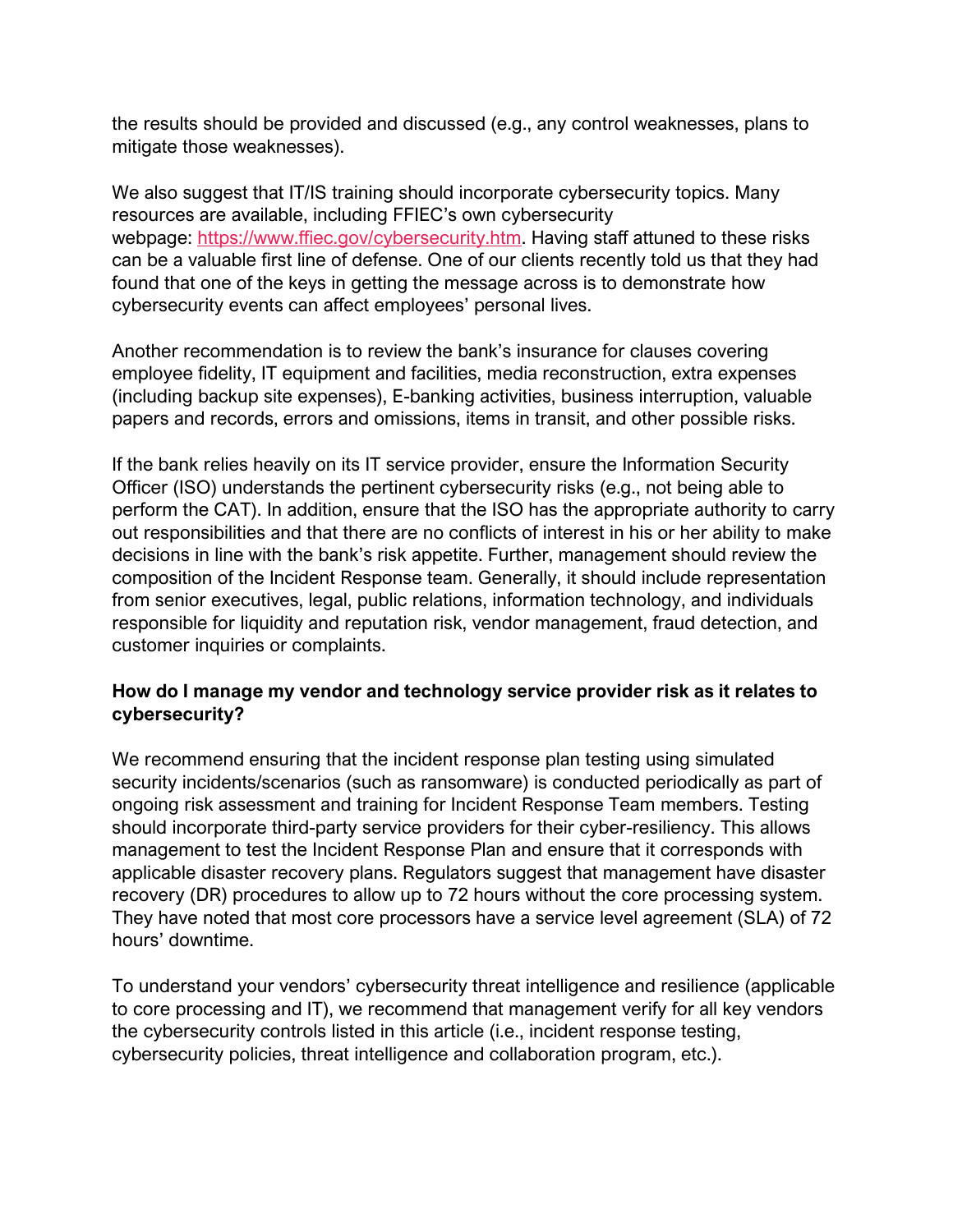# **What exactly is a Threat Intelligence and Collaboration Program, and how do I implement one?**

Threat Intelligence and Collaboration Programs have been mentioned in several interagency guidance statements published in the last year or so. Such programs are a relatively new control for community banks and generally have four main components: threat intelligence sources, who performs the monitoring and analysis, what is the response/mitigation plan, and information sharing. There are various sources for gathering threat intelligence. For example, external threat intelligence might include software vulnerability alerts from US-CERT and FS-ISAC red alerts. Internal threat intelligence might include information gathering from security monitoring, vulnerability assessment, and anomalies recognized once a baseline activity is established.

We have built a sample table below to demonstrate what a Threat Intelligence and Collaboration Program might look like for a community bank. Although the program might be more extensive depending on the size and complexity of the institution.

| <b>Sources</b>        | <b>Monitor and</b><br>analysis | <b>Response/Mitigation Plan</b>                                        | <b>Information Sharing</b> |
|-----------------------|--------------------------------|------------------------------------------------------------------------|----------------------------|
|                       | performed by                   |                                                                        |                            |
| US-CERT, FS-          | IT personnel                   | Windows vulnerabilities:                                               | Quarterly                  |
| <b>ISAC, FDIC FIL</b> |                                | Contact patch management                                               | IT/IS/Cybersecurity        |
| (FFIEC) alerts        |                                | team for remediation                                                   | meeting                    |
|                       |                                |                                                                        |                            |
|                       |                                |                                                                        |                            |
|                       |                                | Third party software<br>vulnerabilities: Patch                         |                            |
|                       |                                | performed by IT personnel                                              |                            |
|                       |                                |                                                                        |                            |
|                       |                                |                                                                        |                            |
|                       |                                | <b>Other vulnerabilities: Contact</b><br>security team for remediation |                            |
|                       |                                |                                                                        |                            |
|                       |                                |                                                                        |                            |
| Quarterly             | Management                     | Contact patch management                                               | Quarterly                  |
| Vulnerability         | and IT personnel               | and security team for                                                  | IT/IS/Cybersecurity        |
| Assessment            |                                | remediation plan                                                       | meeting                    |
| Incident of           | Management                     | Please refer to incident                                               | Please refer to            |
| suspected and         | and IT personnel               | response plan                                                          | incident response          |
| actual breach         |                                |                                                                        | plan                       |